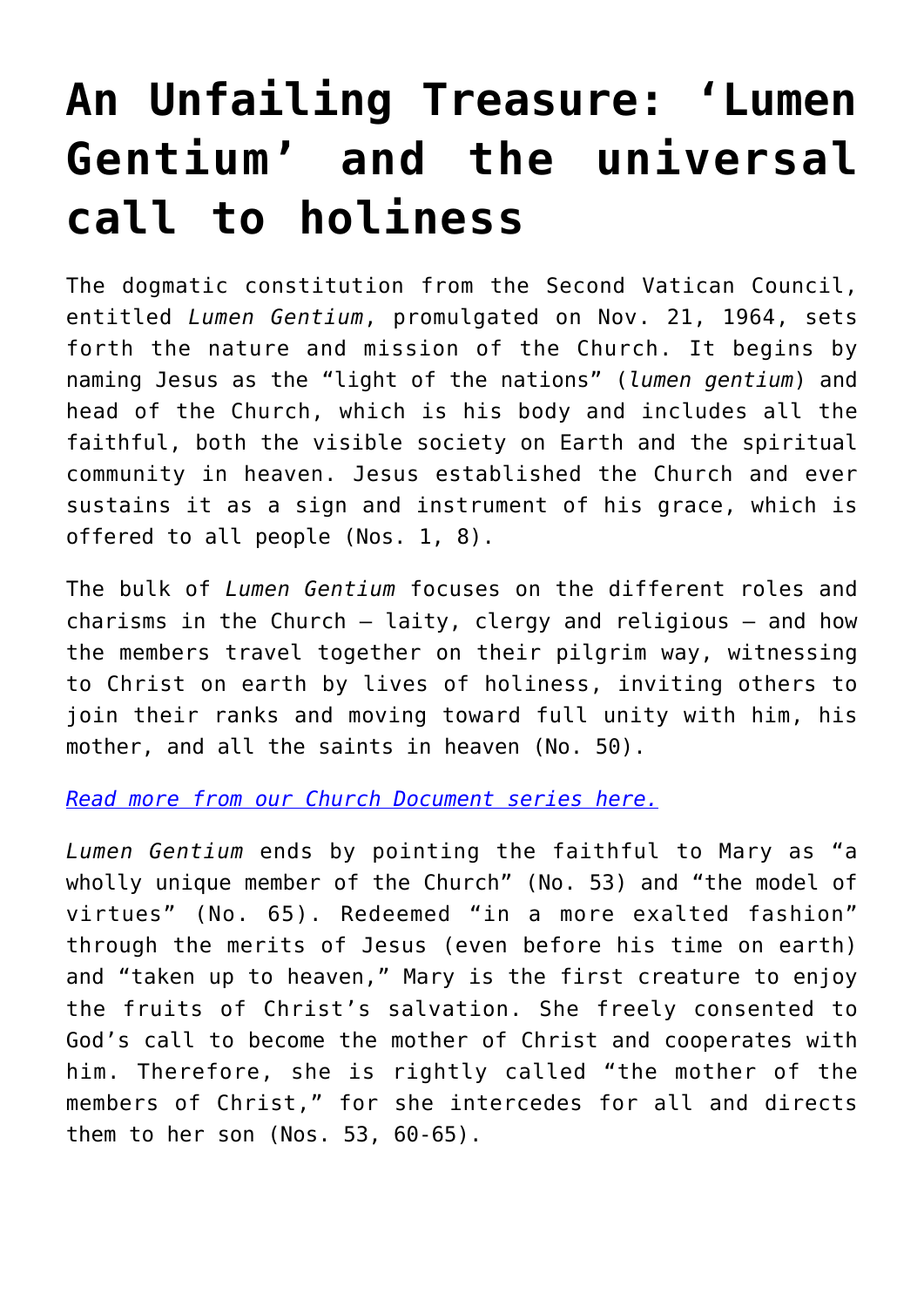## **Context**

The sweeping panorama of the Church in *Lumen Gentium* embraces previous papal documents that centered on specific characteristics. For example, *Satis Sognitum* (Pope Leo XIII, Jun. 29, 1896) concentrates on the unity of the Church, and *Mystici Corporis* (Pope Pius XII, Jun. 29, 1943) identifies the Church with the Pauline teaching of the Body of Christ. The central ideas of both documents can be found in *Lumen Gentium*.

While the influences on *Lumen Gentium* are numerous — including the perspectives of all the prelates who commented on the drafts between 1962 and 1964 — two stand out. Vatican I's constitution on the Church, *[Pastor Aeternus](https://www.osvnews.com/2022/02/07/an-unfailing-treasure-pastor-aeternus-and-defining-papal-infallibility/)* (1870), was very much on the mind of those at Vatican II. *Pastor Aeternus* focuses on the office of the papacy and its power, which obviously is one aspect of the Church. A fuller treatment was planned, but war and politics cut Vatican I short. The fathers at Vatican II, therefore, wanted to fill in the blanks with *Lumen Gentium*, particularly the relationship of the pope visà-vis the bishops (see especially Chapter 3).

The second major influence to mention here is Pope St. John XXIII, who convened Vatican II on October 11, 1962. Although Pope John died (Jun. 3, 1963) before *Lumen Gentium* was issued, his successor, Pope St. Paul VI, adopted his predecessor's directive that the teachings of Vatican II should favor a pastoral approach, being open to the goodness of the world (including other religions) and sharing the good news of Jesus with all. Therefore, instead of concentrating only on intraecclesial matters or taking a defensive stance toward those outside Catholicism, the fathers of Vatican II sought to present the full hope and vision of the Church and what it meant for members and nonmembers, too.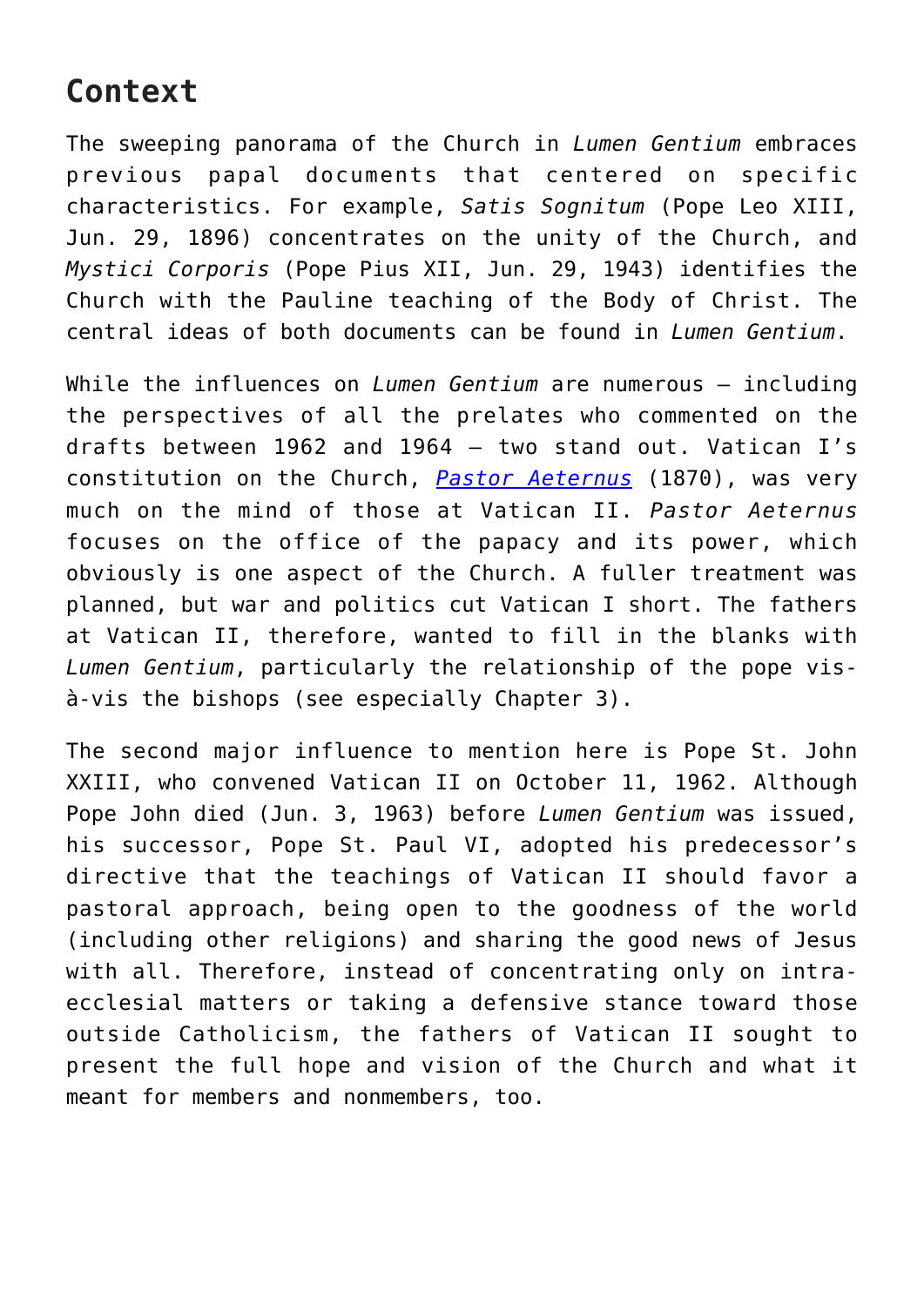## **Content**

The final version of *Lumen Gentium* succeeds at presenting a comprehensive and dynamic portrait of the Church. The reader learns about many of the Church's elements: features such as the Church's four marks (one, holy, catholic and apostolic), the seven sacraments and the different roles of the members. But all of the elements serve to illuminate the essence of the Church as a pilgrim people journeying through history under the headship of Christ toward full communion with him in heaven.

The salvation of the world is central to the meaning of *Lumen Gentium,* as Christ established the Church to continue his saving work. Through the holiness and witness of its members, the Church not only receives Christ's grace but dispenses it, all the while pointing to him as the one Savior. *Lumen Gentium* says that each "disciple of Christ has the obligation of spreading the Faith" so that others might be saved, too (No. 17). It's worth noting that membership by itself does not guarantee salvation, for a person who is fully incorporated in the Church but does not persist in charity "is not saved" (No. 14). And members and non-members alike can fall prey to the deceptions of the devil (No. 16). Hence, the obligation to evangelize.

Regarding the visible society on earth, the Church consists of the laity, clergy and religious. Since they are all one in Christ, they share "a true equality" (No. 32) and participate in Christ's mission according to their role. Each baptized person is a priest, prophet and king, called by Christ to offer sacrifice, preach the Good News and serve one's neighbor. But there are different roles.

Members of the clergy are called to the ministerial priesthood. They have the responsibility of presiding at the liturgy, preaching the Gospel and governing the Church. Members of the laity enjoy what is called the common or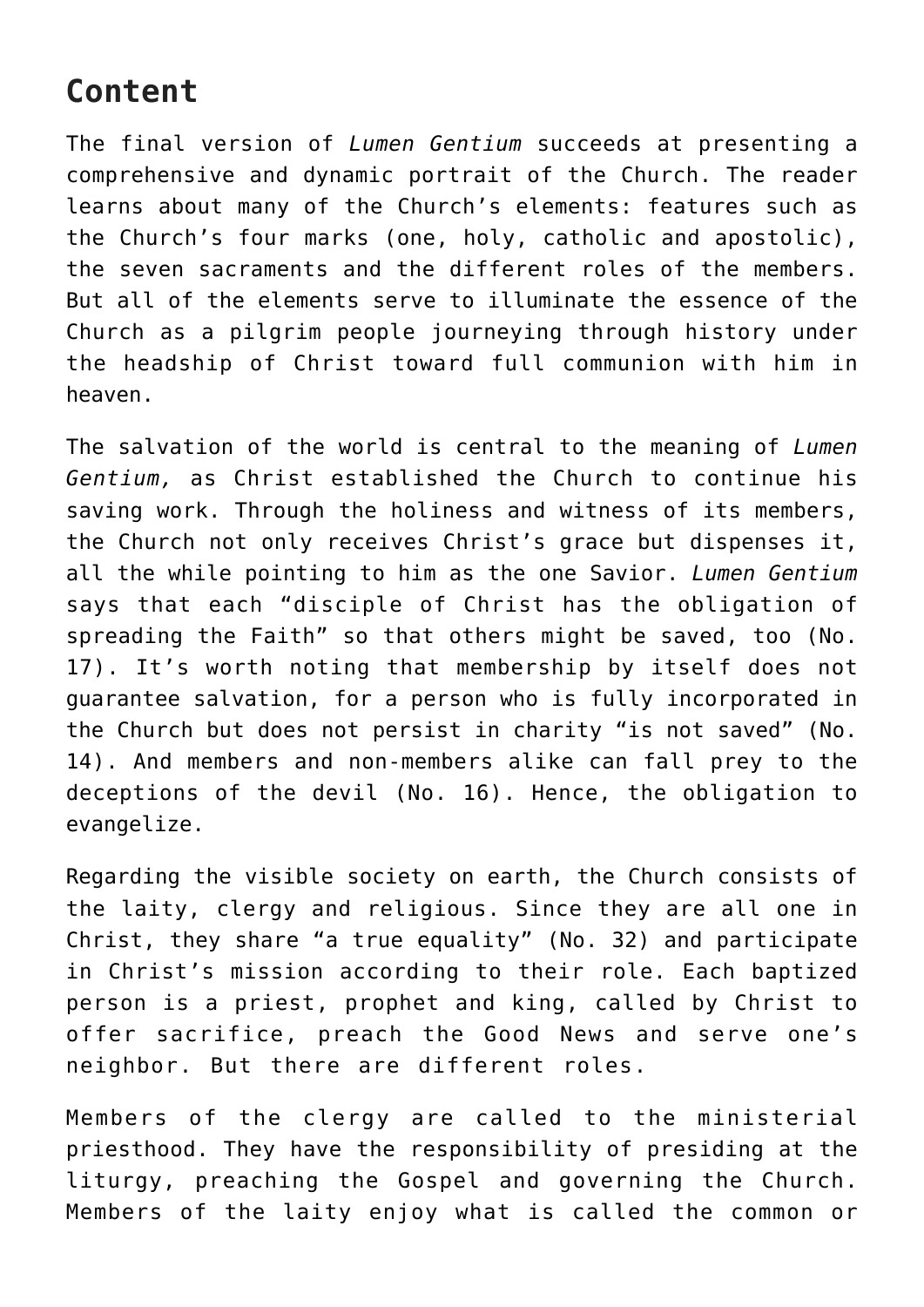baptismal priesthood, which shares in the salvific mission of the Church as well. However, the laity have the special vocation of being a leaven within society, seeking God's will in temporal affairs and being a witness to Jesus. Religious may be members of the clergy or the laity who have received the special gift of conforming themselves to the evangelical counsels of Christ: chastity, poverty and obedience.

When each member seeks to fulfill his or her role, relying on God's grace, the goal of heaven becomes that more clear for them and for those to whom they witness.

## **Call**

Granted that the Church consists of different members fulfilling diverse roles, *Lumen Gentium* is quite clear "that all Christians in any state or walk of life are called to the fullness of Christian life and to the perfection of love" or, in other words, all are called to universal holiness (No. 40).



Painting of the Annunciation to the Blessed Virgin Mary. AdobeStock/Adam Ján Figeľ